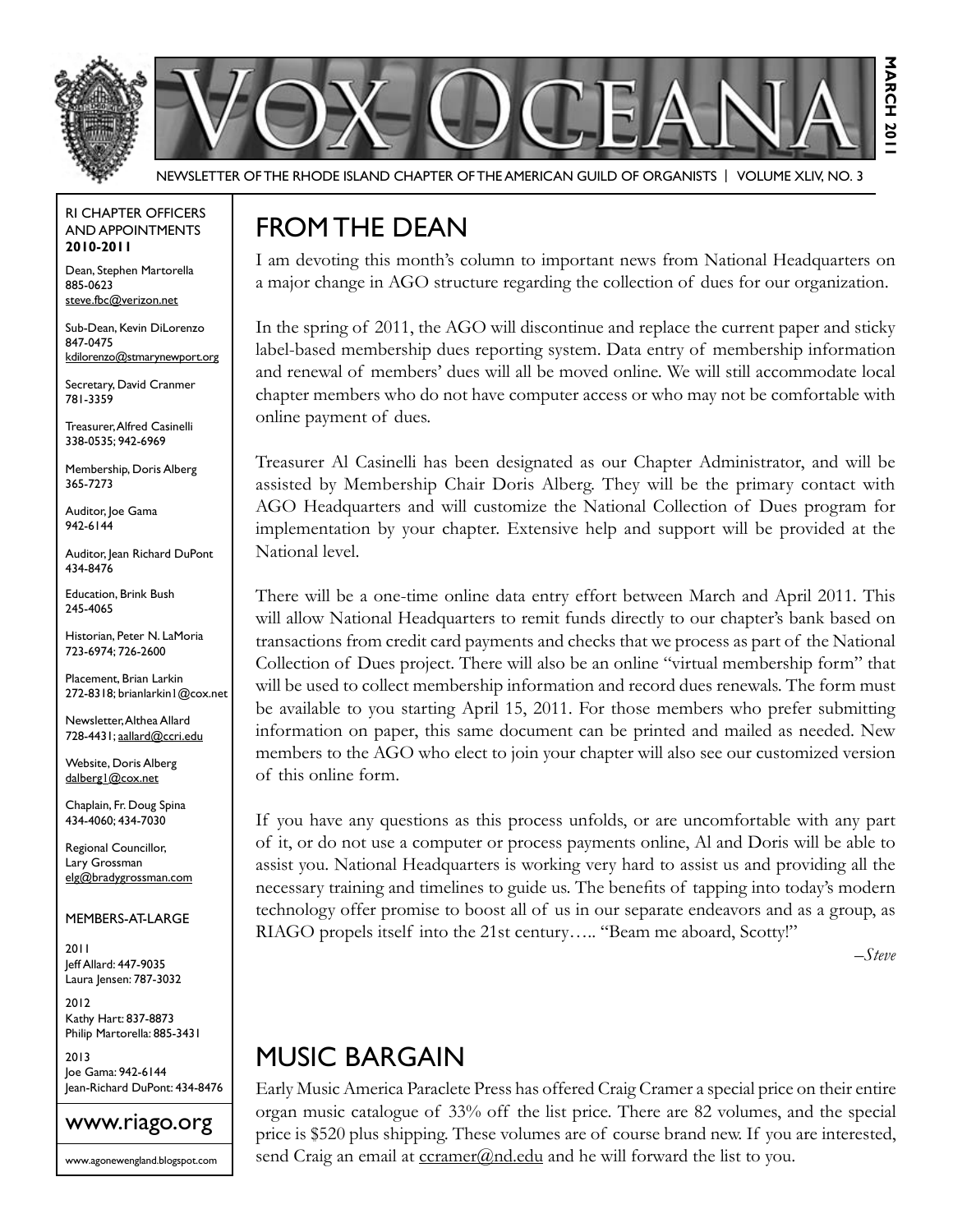### **EVENTS**

### **Friday, March 4, 7:30 pm:**

**Andy Cooney**, Irish Tenor at St. Timothy's Church, 1799 Warwick Avenue, Warwick. \$35, \$25, \$20 to benefit organ fund. 739-9552

#### **Friday, March 4, 7:30 pm:**

Music at Trinity Series presents countertenor **Matthew Truss**, praised for his "mellifluous voice and ebullient manner," a young performer whose "precocious voice boasts both beauty and volume." and **Brent Erstad**, piano, in an evening of French melodies and American spirituals. Hawe's Room of Trinity Episcopal Church, Queen Anne Square, Newport. Tickets available at the door: \$20 general / \$18 senior / \$8 student

#### **Sunday, March 6, 3:00 pm:**

Organ concert by **Susan Carroll**, Music Director, Beneficent Congregational Church, U.C.C. of Providence, on the Ahlborn-Galanti AG3100 organ. "Across the Pond - Music inspired by the British Isles" including organ music by Howells, Vaughan Williams, Rutter, Whitlock and Vierne. Suggested donation of \$5. A reception will follow. Newman Church, 100 Newman Avenue, Rumford. 434-4742

### **Sunday, March 20, 4:00 pm:**

**Mark Steinbach**, Brown University Organist with guest **Alyssa Griggs**, flute, Sayles Hall, Brown University. Music of Bruhns, Franck, Glass, Frank Martin, and a Nico Muhly premiere. Free admission. 863-3234.

#### **Wednesday, March 23, 8:00 pm:**

Rhode Island Chamber Music Concerts presents Musicians from Ravinia at the First Unitarian Church, One Benevolent Street, Providence. 863-2416 or www. ricmc.org for details and tickets.

#### **Saturday, March 26, 7:30 pm:**

Music at Trinity Series presents **Jolle Greenleaf**, soprano, (specialist in Baroque and Renaissance music), and **Christian Lane**, organ (assistant University Organist at Harvard University) with music of Bach, Purcell, Delalande as well as music of 20th and 21st centuries. Of particular note is the performance of "Circe," a three movement "Baroque" solo cantata, by young Boston composer Carson Cooman, composed in January, 2011. Trinity Episcopal Church, Queen Anne Square, Newport. Tickets available at the door: \$20 general / \$18 senior / \$8 student

### **Saturday, March 26:**

The Fourth Annual Children's Choir Festival of the Southeastern New England Chapter of Choristers Guild will be held at First Parish in Norwood, Massachusetts. The festival, designed for children in Grades 3 to 8, will be led by **Christine Noel**, founder and artistic director of the Rhode Island Children's Chorus. For further information, contact Michael Olbash at olbash@post. harvard.edu or (508) 359-2351, ext. 14.

### **Sunday, March 27, 3:30 pm:**

Lenten Organ Concert: Gloriæ Dei Artes Organists will offer a musical meditation for the season of Lent. The concert will be played on the E.M. Skinner organ in the splendid acoustic of the Church of the Transfiguration in Orleans, MA. \$25.00, \$20 seniors, 18 and under FREE. For tickets call 508 240 2400. www.gdaf.org

### **Sunday, April 3, 3:30 pm:**

Museum Concerts presents Boston Hausmusik, **Sylvia Berry**, fortepiano and artistic director, at St. John's Episcopal Cathedral, 271 North Main Street, Providence in a program entitled "Haydn and the Ladies of London". Tickets \$25 are at the door with discounts for advance, student and senior categories. *"Sylvia Berry's recital…revealed a poetic sensibility and a willingness to draw listeners in with spaces to pause and reflect."*

## Looking Ahead

May 5-7, Thursday evening through Saturday afternoon with Songfest Friday night at 7:00 pm: Living Liturgy Event featuring **Mary Preus, Tom Witt, Ben Stewart,**  Marty Haugen, Susan Briehl—for the first time on the East Coast, sponsored by Pilgrim Lutheran Church, 1817 Warwick Avenue, Warwick 401.739.2937. Early registration (by March 15) for the weekend, including lunch on Friday and Saturday is \$100; thereafter, \$125. parishasst@pilgrimlutheranri.org; www.livingliturgy. com

## CONGRATULATIONS

….go to **Robert Currier** who has successfully passed Part I of the Colleague Exam.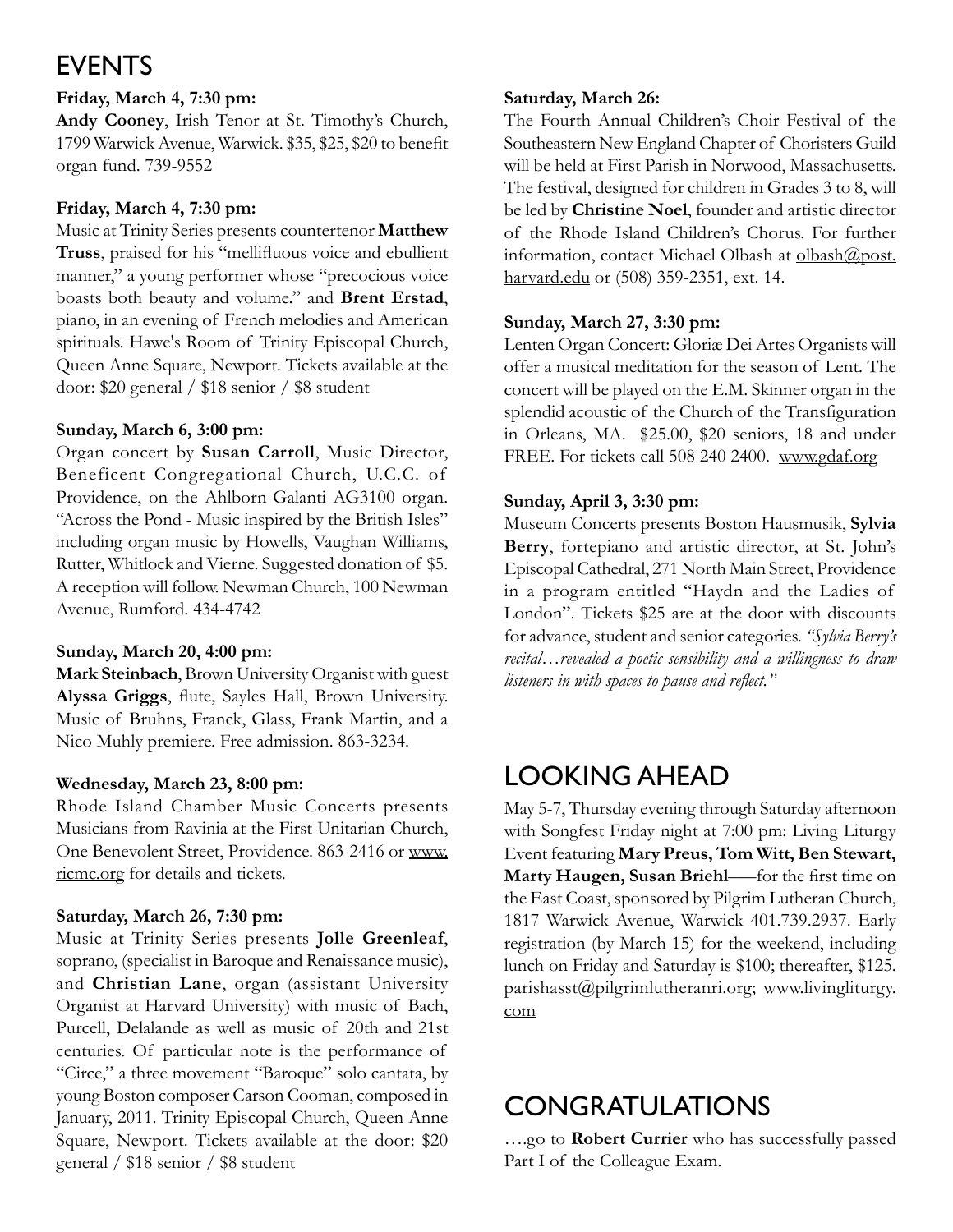## Grammy for Paul Jacobs

**Paul Jacobs**, winner of the 2011 Grammy Award for Best Instrumental Soloist Performance (without Orchestra), is the first organist ever to receive a prestigious award for a solo recording. The award was given in recognition of his CD recording of Olivier Messiaen's *Livre du Saint-Sacrement* (Naxos, 2010) made at the Church of St. Mary the Virgin in New York City. Jacobs was unable to walk the red carpet to receive the award in person because he was performing with the Phoenix Symphony Orchestra that week.

 "This is indeed an important occurrence for all of us associated with the art of organ playing," said Jacobs. "It has been an ongoing passion of mine to build even a modest bridge from the organ profession to the broader world of music. Young organists must understand that enthusiasm alone—no matter how sincere—is not enough to garner the respect needed to be taken seriously as artists. We must be willing to work tirelessly. We must become wedded to the beauty of great organ music so that it drives us to intense devotion to our art; then we will reap golden rewards."

## Murray to be honored

On Sunday, May 15 at 4:00 pm, a recital and Gala Benefit Reception at Yale University will celebrate the lifetime achievements of **Thomas Murray**, Yale's legendary University organist, and benefit the AGO Endowment Fund. The recital at Woolsey Hall will feature Mr. Murray giving a solo performance on Yale's world-renown Newberry Memorial Organ. The recital is free and open to the public. The gala benefit reception (tickets required) will follow in the Yale President's Room. All proceeds will benefit the AGO Endowment Fund in Thomas Murray's honor.

Gala Reception Tickets are \$100 (\$75 tax deductible) and may be purchased online or by calling 212-870- 2311, ext. 4308. Those unable to attend can make a contribution to the AGO Endowment Fund in honor of Thomas Murray. All contributors as of April 30 will be acknowledged in the program book. Ads are available. Go to AGO website for details.

*RIAGO and Rhode Island audiences have been fortunate that both these artists have shared their music and their expertise with us in recent years. Congratulations to both Paul Jacobs and Thomas Murray.*

### Convention News

The website for **AGO Morristown 2011: Celebrate the Past - Forge the Future** combined Region I & II Regional Convention for 2011 is now open for business!

We invite you to peruse the website and see the outstanding performances by major recitalists on noteworthy instruments, exciting commissions, and wonderful educational opportunities that abound at the convention.

And when you have decided you must attend this notto-be-missed event in historic Morristown, New Jersey, beginning on the evening of July 3 and ending with gala events on July 6, a click of the button will whisk you away to information about registration and the registration form. The click of another button will take you right to hotel registration. Registration fees are the same as the 2009 Region I & II Regional Convention in Boston and student registration is free (with a \$50 deposit refundable when you check in at the convention). So, enjoy our website, register to participate in this fantastic opportunity, and be prepared to CELEBRATE THE PAST-FORGE THE FUTURE!

*–Rives Cassel, Convention Coordinator*

### World Organ Day **March 23, 2011**

This year, celebrate the music of J. S. Bach! Organists are invited to program a work or works of the master on World Organ Day, March 23, or anytime throughout the year. Those wishing to register their performances on the international site are invited to fill out a submission form at:

https://spreadsheets0.google.com/viewform?hl=it& formkey=dEltVng0Zk1leW1ER1VpRW41U2tHbUE  $6MA\#gid=0$ 

(Note: the form is partially in Italian.)